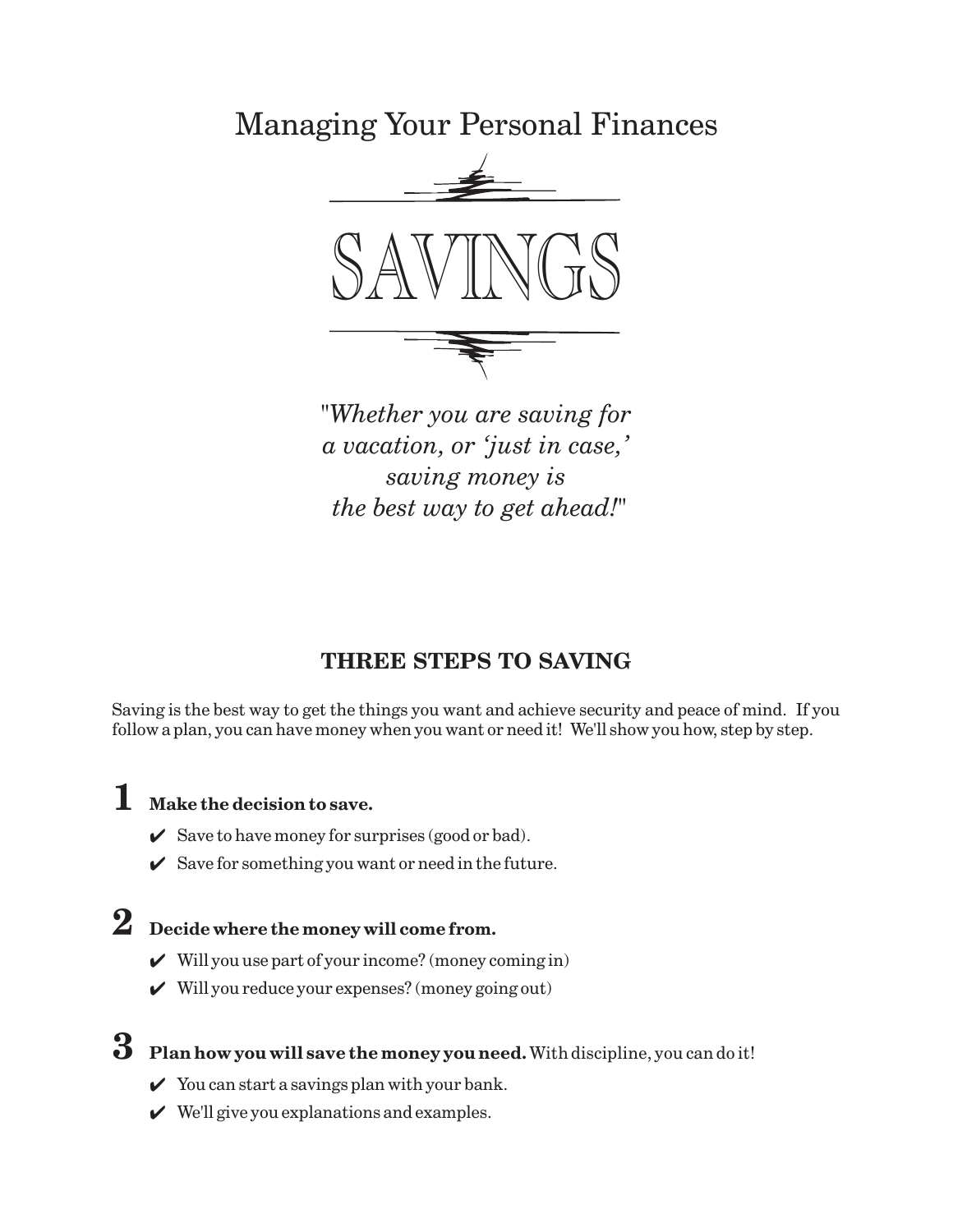## **GETTING STARTED**

**Saving money is the smart way to take care of yourself.** It is a good discipline for life and a great way to take control of your personal finances!

> *" Whether you are saving for a vacation, or 'just in case', saving money is the best way to get ahead!"*

Before you begin, it's important to ask yourself these questions:

Do you know how you are spending your money now?  $?$ 

Where is the money that you want to save going to come from?  $?$ 

Are you going to increase your income (money coming in)? or  $?$ 

Are you going to decrease your expenses (money going out)? ?<br>.

## **KEY TERMS**

When you learn something new, it's helpful to understand **key terms** - just like knowing what to look for when you buy a car, or learning a new language when you visit another country.

#### **EXPLANATION OF KEY TERMS**

**Principal**

The money you put into a savings account.

**Interest**

The money the bank pays you (on your principal) while you keep money in your account.

#### **Compound Interest**

The money the bank pays you on your principal - and on previously earned interest.

Your money (principal) plus interest plus time can work together to increase your savings.

MONEY + TIME + INTEREST

Example

Save \$10 a week for 3 years =  $$1,560.00 + interest!$ 

# **MAKING CHOICES**

Once you are aware of key terms, it is important to understand **safety, liquidity, and return**. You can make the best choices when you understand what these words mean and how they relate to each other.

#### **SAFETY** -

Safety means knowing that you'll always get back at least what you put into the account, no matter what happens.

#### **LIQUIDITY** -

Liquidity means you can convert your savings plus interest earned, into cash without any significant delay or penalties.

#### **RETURN** -

Rate of Return (interest rate) is the money you earn on your savings, and it is almost always related to the degree of risk associated with a particular account.

Now you are ready to find out about the types of accounts banks may offer, and which ones may be best for you and your money.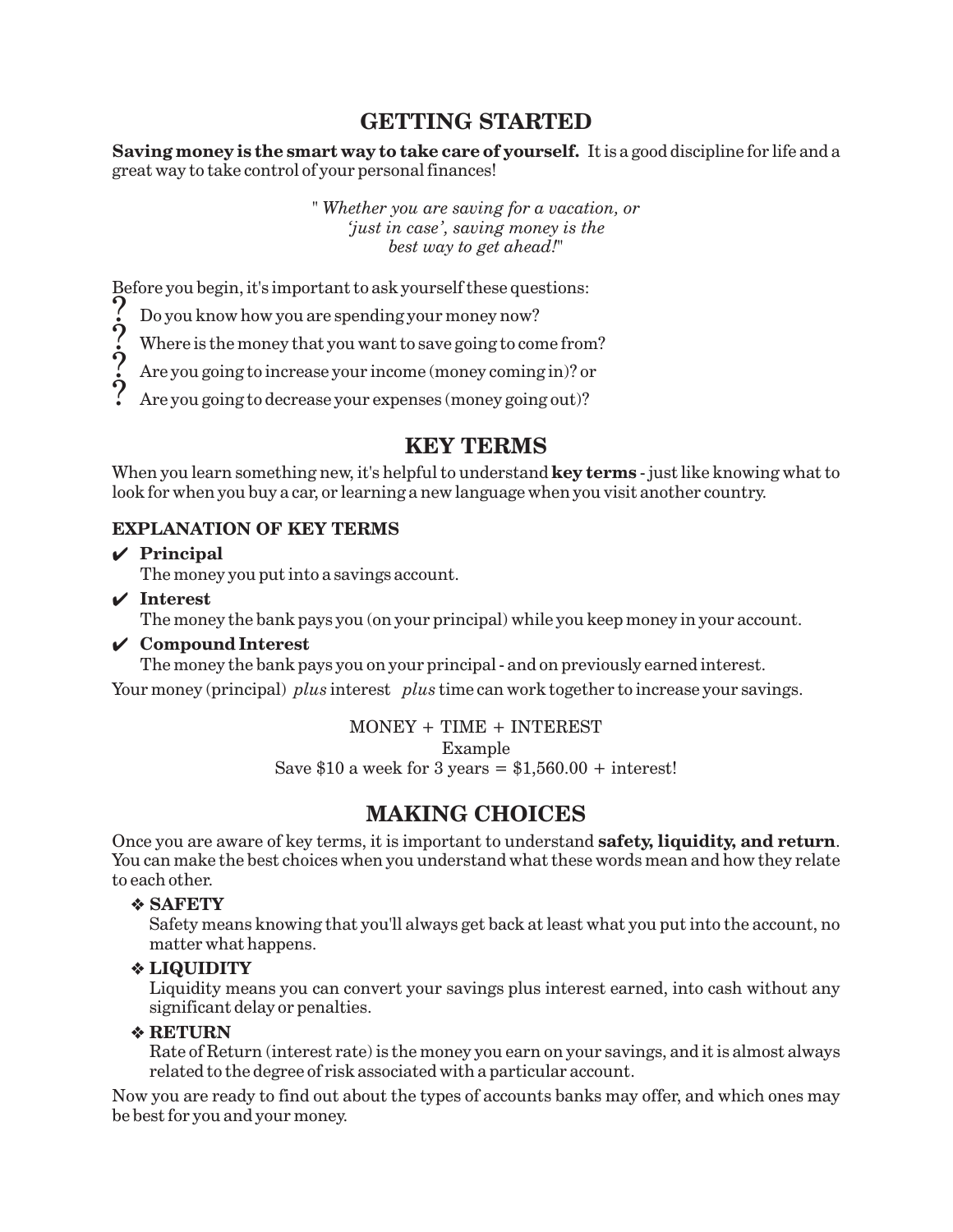## **GENERAL TYPES OF ACCOUNTS**

Most bank accounts are protected up to \$100,000 by the Federal Deposit Insurance Corporation (FDIC), so your principal and interest are always safe. Check for this.

**Savings accounts offer different levels of safety, liquidity, and rate of return.** These levels depend on the types of accounts you choose. While banks may have different names for accounts, the information below explains general types of accounts.

#### **BASIC SAVINGS ACCOUNT** -

A basic savings account is a good first choice when you begin saving, and a good lifetime habit. Your money is easily available to you if you need it.

- **↑ Time** The longer you can save money in this account, the more it will grow.
- **Deposits** May require a minimum deposit and minimum balance. No limit on number of deposits.
- $\blacklozenge$  **Withdrawals** Usually unlimited (varies from bank to bank).
- **↑** Interest Normally paid monthly. Although the interest rate (or return) you receive may not be as high as other types of savings accounts, your money is easily and quickly available.

#### **MONEY MARKET ACCOUNT** -

A money market account is a good choice when you are saving for the short-term, such as for a vacation or to purchase a car.

- **Time** The longer you can save money in this account, the more it will grow.
- **Deposits** May require a minimum deposit and minimum balance. No limit on number of deposits.
- $\cdot$  Withdrawals Usually limited to several each month. Normally includes check-writing privileges. *(varies from bank to bank)*
- **1 Interest** Usually paid monthly; may be a higher interest rate than a Basic Savings Account.

#### **CERTIFICATE OF DEPOSIT (CD)** -

A CD is a good choice if you are saving for a vacation, a car, or college education and you won't need the money for a certain period of time.

- **Time** This account offers the opportunity to save a specific amount of money for a specific amount of time, such as six months, one year, five years, or ten years.
- **Deposits** A one-time deposit of a specific amount of your money.
- **<sup>↓</sup> Withdrawals** You agree to keep your money in a CD for a specific time period, with no withdrawals. If you need towithdraw your money before the end of the specified time period, penalty fees will be charged by the bank.
- **Interest** The interest rate will normally be higher than for a Basic Savings or a Money Market Account, because your money is not as quickly available to you.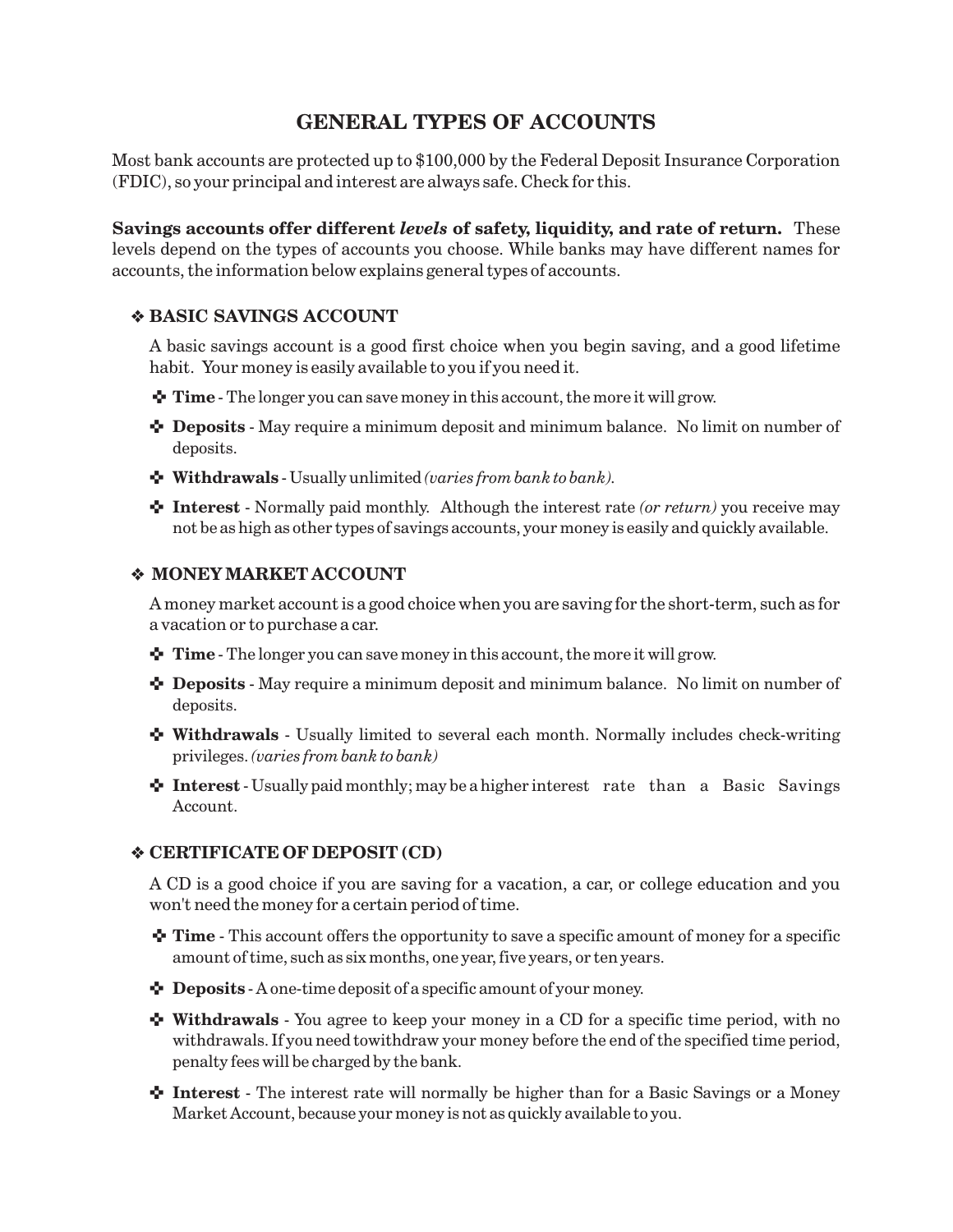## **SETTING GOALS**

#### Whether you are starting a *general* saving habit, or you are saving for something **, setting goals is the smart thing to do.** *specific*

The GOALS WORKSHEETS on these pages offer an opportunity to plan two different kinds of goals for yourself using what you've already read and learned about.

You have lots of new information and ideas to consider.

Get a pen or pencil, use the examples we've shown you, and put your dreams and goals onto paper!

> *"Think of what you will be able to give yourself later - not what you might have to give up right now! "*

## **GOAL WORKSHEETS**

There are two kinds of goals: short-term and long-term.

#### **SHORT-TERM GOALS**

You can meet these kinds of goals in a fairly **short period of time**. You may also plan for these kinds of goals more than once.

#### **Examples of short-term goals** :

- vacation
- down payment for a car
- "just in case" for an emergency

Use the worksheet below to plan a short-term goal!

| <b>SHORT-TERM GOAL</b>                                          |  |  |
|-----------------------------------------------------------------|--|--|
| My short-term goal is:                                          |  |  |
| Total amount I need to save:                                    |  |  |
| Where is the money I'm going to save coming from?               |  |  |
| Amount I need to save each month:                               |  |  |
| Number of months I need to save<br>to reach my short-term goal: |  |  |
| Type of account I'll choose:                                    |  |  |

Many people have several short and long term goals at the same time.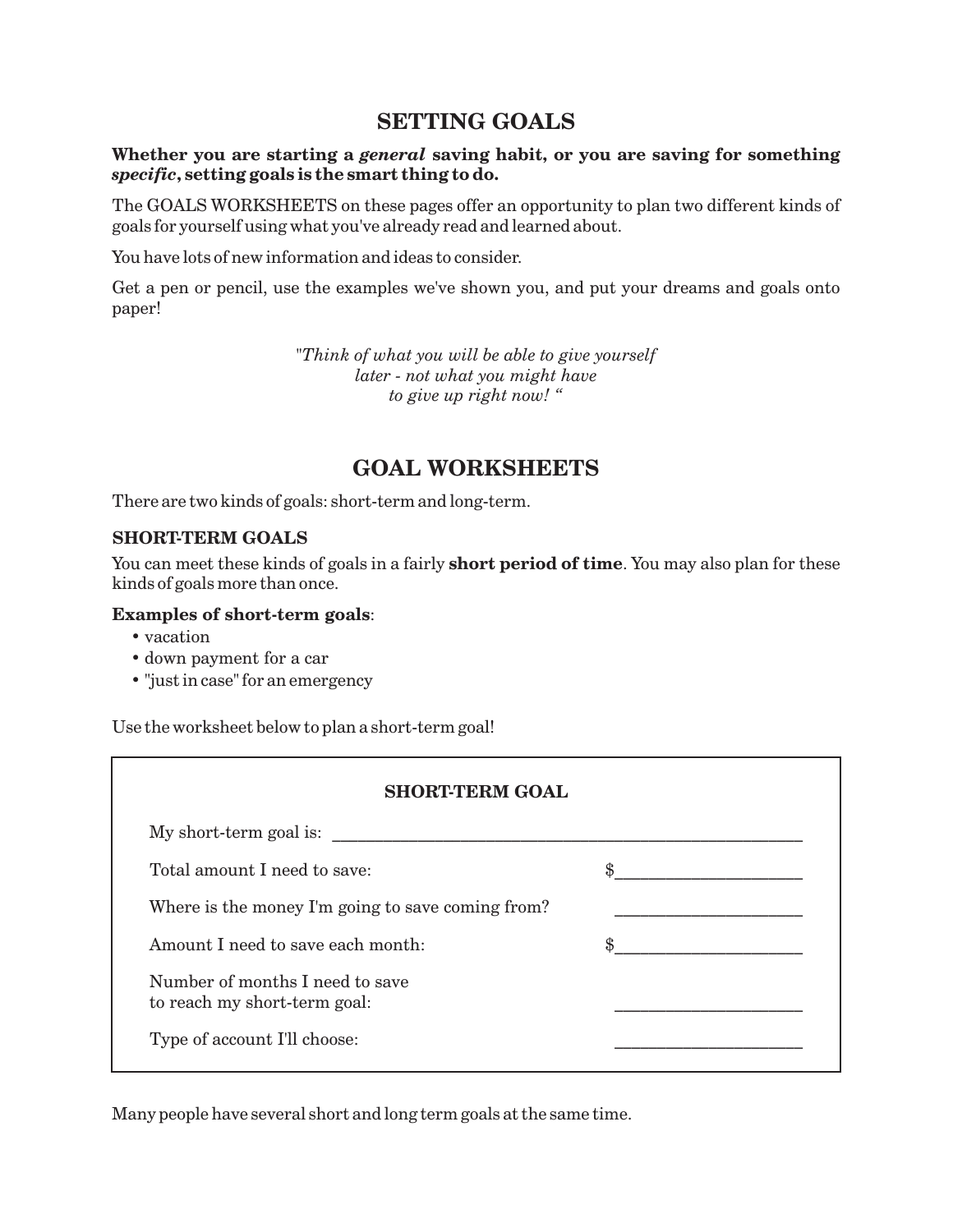#### **LONG-TERM GOALS**

saving over a **long period of time**. For most people, these kinds of goals only occur once or twice in a lifetime and require careful

#### **Examples of long-term goals** :

- saving to buy a home (usually requires 10% down)
- paying for a college education
- planning for retirement

Use the worksheet below to plan a long-term goal!

| <b>LONG-TERM GOAL</b>                                      |  |  |
|------------------------------------------------------------|--|--|
| My long-term goal is:                                      |  |  |
| Total amount I need to save:                               |  |  |
| Where is the money I'm going to save coming from?          |  |  |
| Amount I need to save each month:                          |  |  |
| Number of months I need to saveto reach my long-term goal: |  |  |
| Type of account I'll choose:                               |  |  |
|                                                            |  |  |

### **MAKING PLANS**

**Whatever type of goals you have or accounts you choose, it's important to make plans and save regularly.** Your local banker can help you make choices that are right for you and answer specific questions about the accounts they offer.

**Regular saving is an important part of managing your money.** Here are some ideas that can help you make savings plans:

- → Pay yourself first. If you wait to see what's left over, you are less likely to save.
- **Consider "general" or "just because" saving** . Commit to save a specific dollar amount or percentage of your income every week or month.
- **→ If you receive a raise**, you can increase the amount you save.
- → If you pay off debt, you can increase the amount you save.
- → Talk with your banker. You can arrange for the automatic transfer of money from your checking account to your savings account on a regular basis.
- → Talk with your employer. Consider automatic payroll deductions. Your employer can help you set up automatic savings deposits from your paycheck.